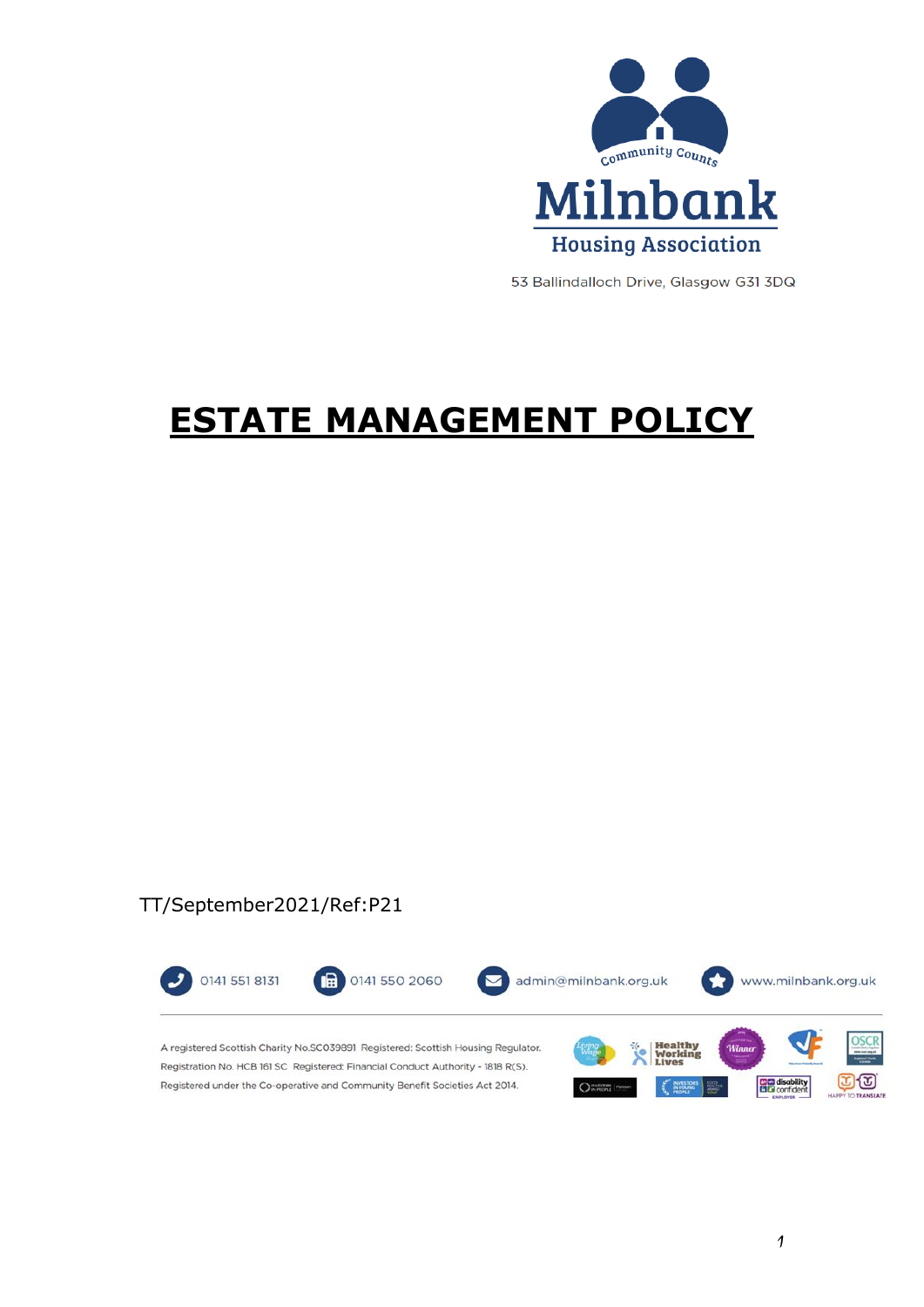## **1. INTRODUCTION**

The aim of the Estate Management Policy is to outline how Milnbank Housing Association (MHA) plans to effectively manage our neighbourhoods. We will ensure that all residents live in well managed and maintained neighbourhoods where they feel safe.

The Association will ensure that our Estate Management services are planned, implemented, regularly inspected and maintained to the highest possible standard and that Estate Management issues are acted upon promptly and effectively.

Below are the policy commitments in relation to estate management, ensuring customers:

- live in well managed and well maintained housing, in an environment that is attractive, safe, and secure, free from nuisance, annoyance, intimidation and harassment;
- are made aware of and accept their responsibilities in relation to the upkeep of their property, gardens, and the surrounding environment;
- are made aware of our responsibilities in relation to estate management;
- are satisfied with the estate management service provided by the Association;
- are given opportunities to influence and participate in decision making relating to estate management; and
- are aware that the Association endeavours to reduce the time it takes to re-let a property by aiming to manage attractive and well maintained estates where people want to live;
- are aware that the Association will meet its legal duties, obligations and responsibilities and that the Association will ensure tenants also fulfil their tenancy obligations.

## **2. POLICY IN CONTEXT**

The following legislation is relevant to the content of this procedure and may be referred to for further information and context:

- Abolition of Feudal Tenure (Scotland) Act 2000 and Tenements (Scotland) Act 2004: carry out maintenance to common parts and open spaces in order that the said common parts and open spaces are fit for use by the tenant and other occupiers.
- Antisocial Behaviour and Harassment Policy and Procedure
- Civic Government (Scotland) Act 1982: describes the process for dealing with lost or abandoned property.
- Equality Act 2010
- Fire Safety Management
- Scottish Social Housing Charter Outcome 6: Estate management, antisocial behaviour, neighbour nuisance and tenancy disputes which encourages Registered Social Landlords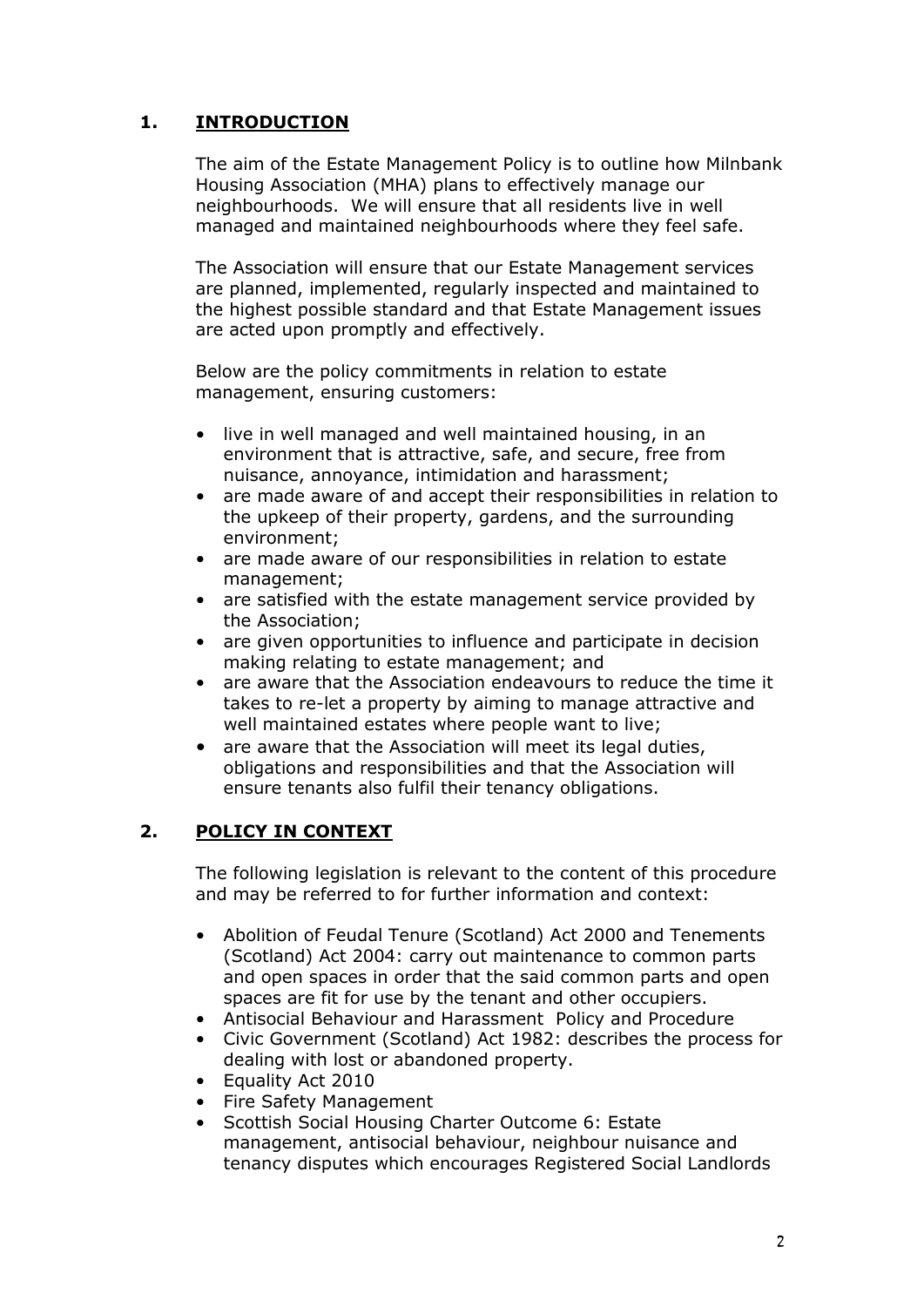to take steps to ensure that tenants and other customers live in well maintained neighbourhoods where they feel safe

#### 3. **COMPLIANCE WITH THE SCOTTISH SOCIAL HOUSING CHARTER (SSHC)**

MHA recognises the need to work towards achieving the relevant Outcomes as set out in the SSHC, namely:

Outcome 1 – Equalities – every tenant and other customer has their individual needs recognised, is treated fairly and with respect, and receives fair access to housing and housing services.

Outcome 2 – Communication – tenants and other customers find it easy to communicate with their landlord and get information they need about their landlord, how and why it makes decisions and the services it provides.

Outcome 3 – Participation – tenants and other customers find it easy to participate in and influence their landlord's decisions at a level they feel comfortable with.

Outcomes 6 – Estate Management, Antisocial Behaviour, Neighbour Nuisance and Tenancy Disputes – tenants and other customers live in well maintained neighbourhoods where they feel safe.

Outcome 11 – Tenancy Sustainment – tenants get the information they need on how to obtain support to remain in their home and ensure suitable support is available, including services provided directly by the landlord and by other organisations.

#### **4. OUR RESPONSE TO ESTATE MANAGEMENT ISSUES**

MHA will ensure that prompt and appropriate action is taken to deal with Estate Management problems arising from either staff inspections or from direct complaints.

**1 working day** - Estate Management issues of a serious nature (e.g. graffiti, suspected drug use, vandalism) will be responded to within 1 working day. Please note that action taken in respect of such issues may also fall under the remit of MHA's Dealing with Antisocial Complaints Policy.

**3 working days** - All other Estate Management complaints reported by residents will be responded to within 3 working days.

We will be non-judgemental and impartial when receiving and investigating all complaints. All complaints will be recorded within our register, and we will provide written or verbal updates of any action taken. The method and/or frequency will be agreed with the resident at the time of making their complaint.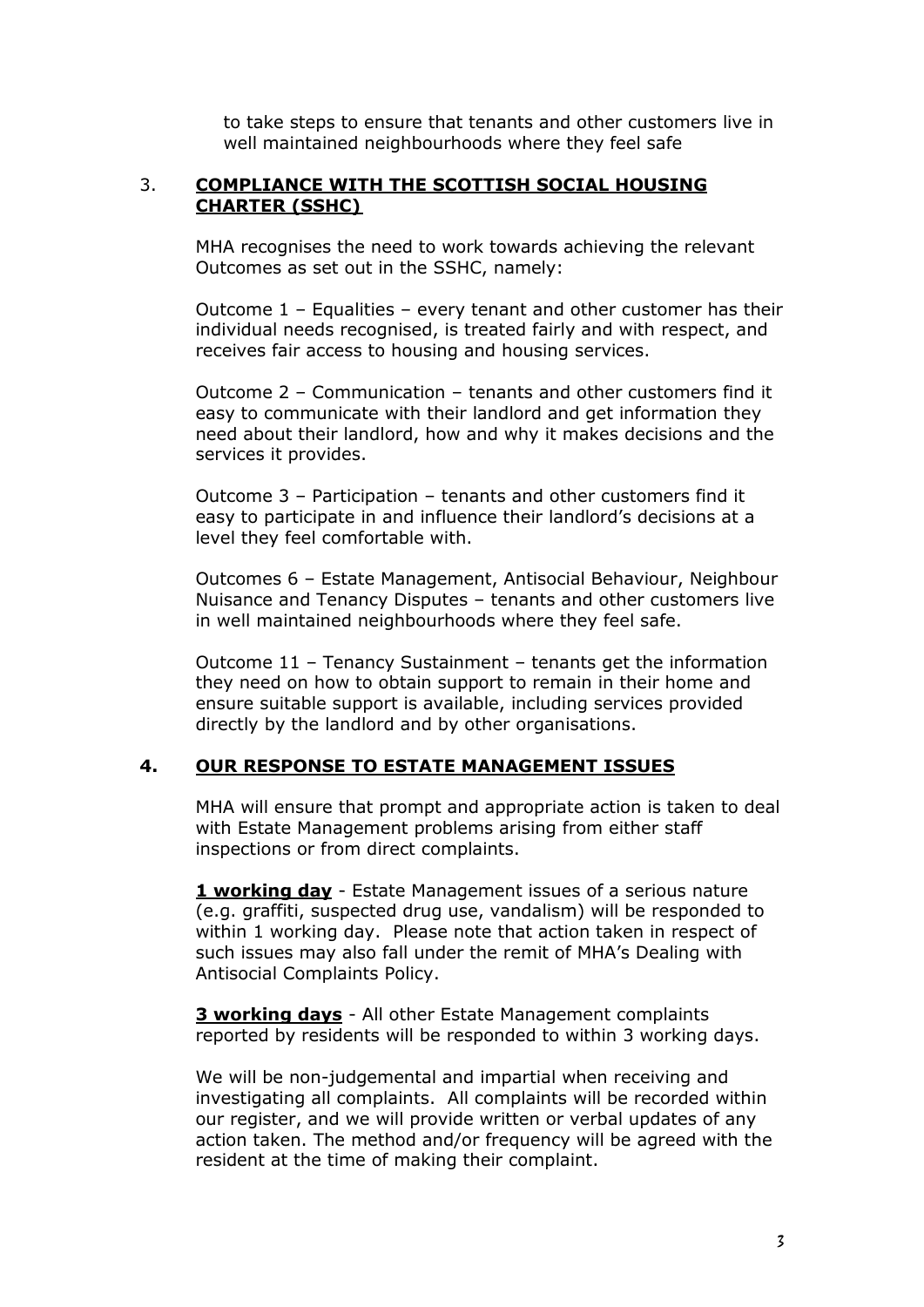#### Estate Inspections

In addition to maintenance contracts and/or work completed by Estates Services, Housing Management teams will carry out estate inspections to ensure housing stock and surrounding environments are kept clean, tidy, and safe. Regular inspections of estates and communal spaces within housing stock will be completed by the designated Housing Officer. These can take place with or without customers. Any issues identified during an inspection will be recorded and follow-up actions scheduled. Actions will be completed within a reasonable timescale depending on the nature and severity of the issue and before any reinspection is due.

If issues are identified during an inspection, these must be recorded, and follow up actions scheduled. Actions must be completed within a reasonable timescale depending on the nature and severity of the issue and before any re-inspection is due. For example, a re-inspection may be due within one month if the overall rating is 'poor' but if there is dangerous waste such as sharps left in communal areas these should be cleared immediately (or as soon as practically possible if a specialist cleaning contractor is required) and the area re-inspected within one working week

MHA provides a Community Janitor service covering landscape maintenance to all Association properties. The service also lift bulk items in Milnbank areas free of charge on the days that Glasgow City Council used to collect this, and residents are asked to ensure that all bulk is placed in the appropriate place ready to be uplifted.

## **5. ESTATE MANAGEMENT INFORMATION**

In an attempt to minimise problems, MHA will ensure that residents are informed of what their, and the Association's, responsibilities and obligations are in relation to Estate Management.

- (a) Tenants Estate Management responsibilities are outlined during the accompanied viewing, at the signing-up interview and at the post allocation visit. The Scottish Secure Tenancy Agreement details responsibilities of tenants and MHA as the landlord. The Tenants Handbook details Estate Management issues.
- (b) Owner Occupiers When a change of ownership occurs, details of all aspects of MHA are given via the Owner Occupier or Sharing Owners' Handbook.

To manage estates effectively, the Housing Officer will work in partnership with relevant internal teams and external Agencies such as the Police Scotland and Local Authorities.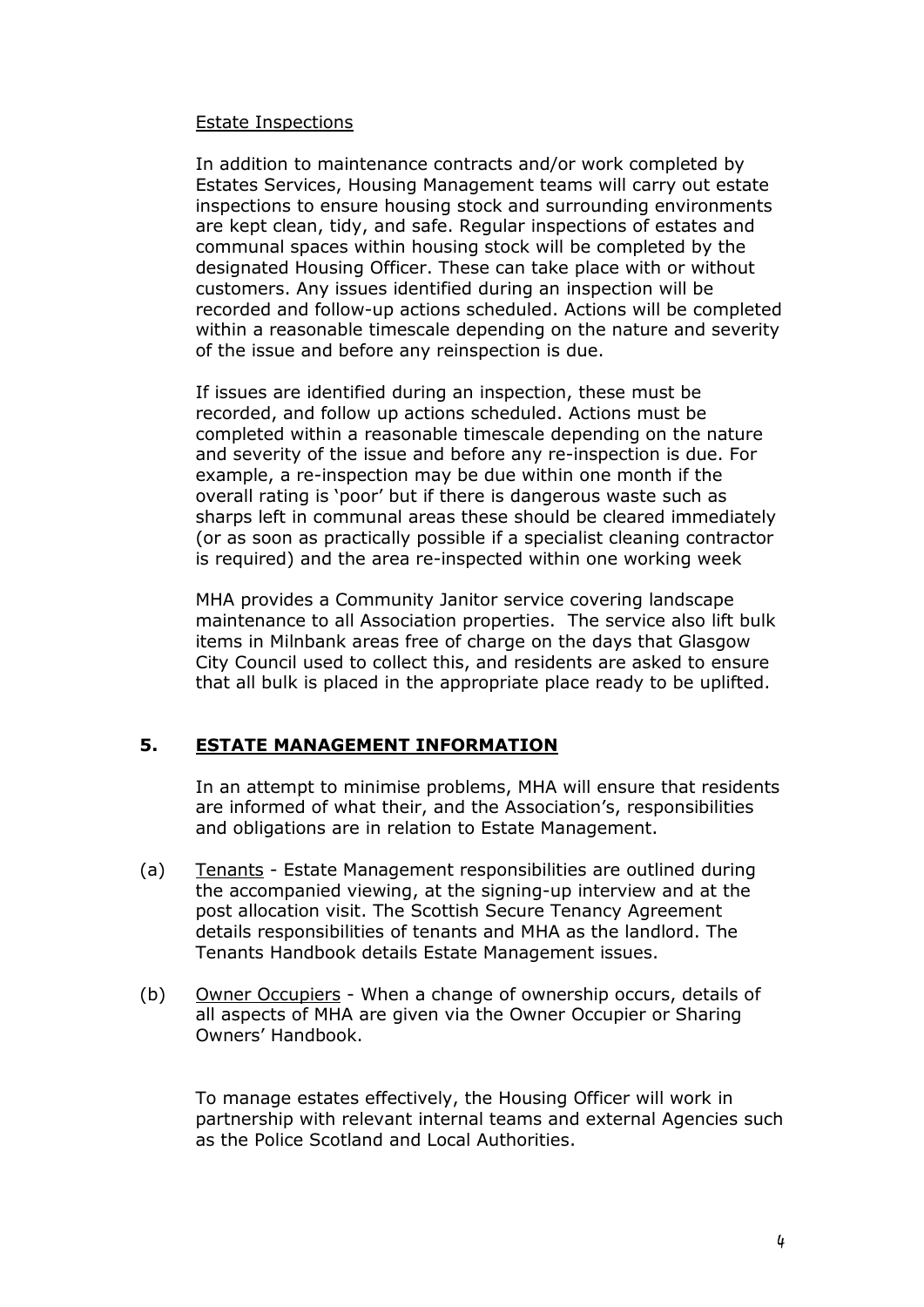Specific details on how the Association will deal with issues and the scope the Housing Management teams' responsibilities is set out in the Procedure which includes:

- vandalism and graffiti;
- fly tipping or dumped rubbish and litter;
- pets;
- abandoned, untaxed, and un-roadworthy vehicles and parking;
- signage;
- bin stores;
- landscaping and gardening and damaged trees;
- the exterior of buildings;
- maintenance of paths and stairwells;
- play areas and ball games misuse or damage;
- management of garages;
- boundary queries;
- lost or stolen keys/fobs;
- security of schemes and properties;
- infestations; and
- fire safety including storing goods in communal areas.

MHA encourages residents to take both a positive and active interest in their local community and surrounding environment. The Association's newsletter and website will be used whenever possible to circulate Estate Management information to all residents.

We will do our utmost to foster good working relationships with external agencies, groups and individuals who work within our communities.

All personal information that we gather about individuals will be processed, retained and kept secure in accordance with the fair Processing Notice within the General Data Protection Guidelines.

#### **6. WORKING WITH OTHER AGENCIES**

MHA identifies and prioritises problems within the area and works in partnership with other agencies. Examples include Community Safety Glasgow (CSG), Police Scotland, Land and Environmental Services, Health and Social Care Partnership (HSCP).

## **7. ACTION**

Appropriate action for Estate Management problems will vary dependent upon the nature of the incident (e.g. cases may involve the Association; others may involve an external agency, and on occasion a combination of both may be necessary). Housing management staff will, whenever possible, carry out home visits and speak to residents face to face to deal with complaints.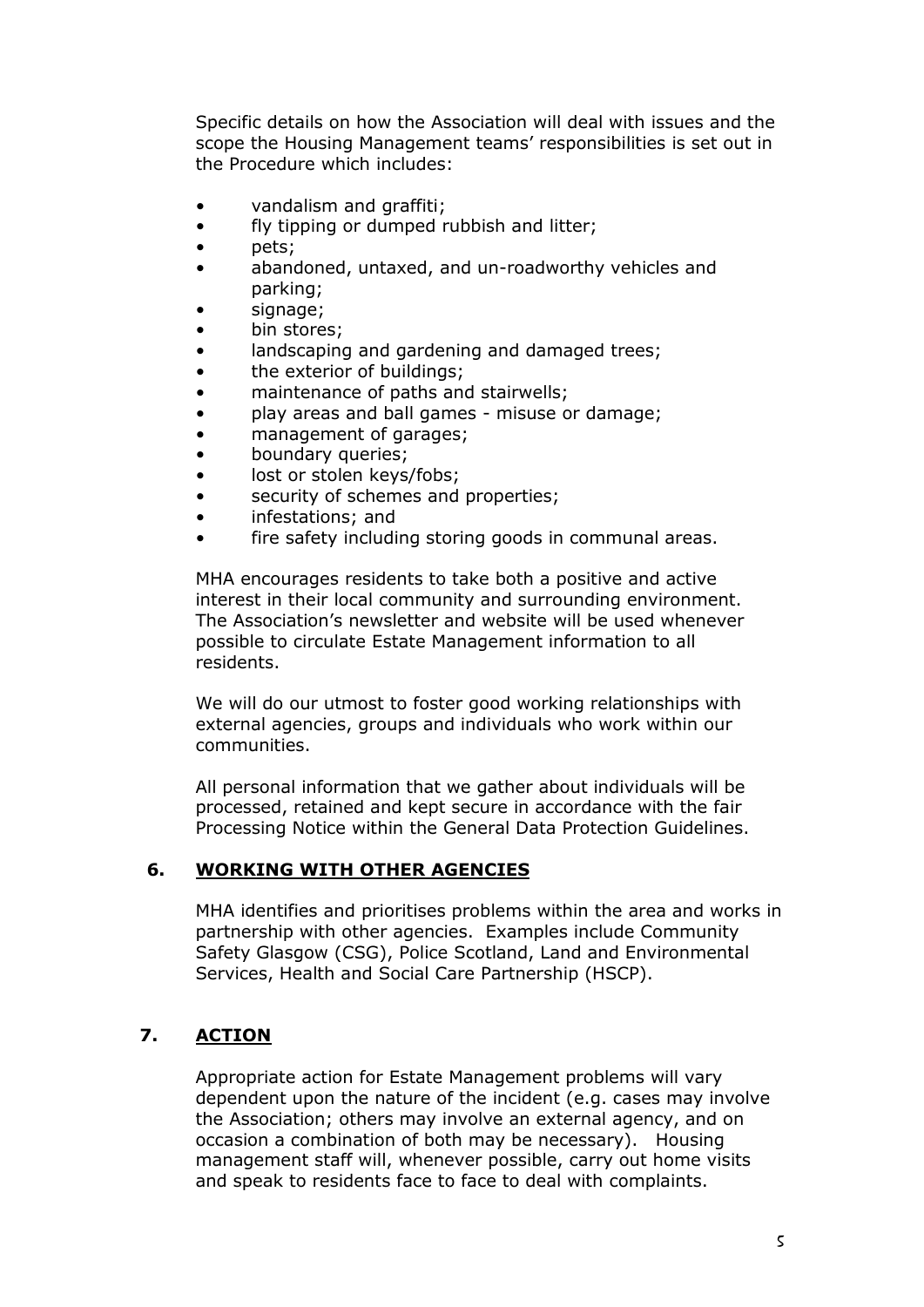Residents are encouraged to lodge their complaints through MHA office. All complaints will be treated in confidence and appropriate action will be taken. The action may take the form of:

- (a) Noting the complaint with no action required
- (b) House visit/interview
- (c) Referral to MHA Community Engagement Team
- (d) Removal of items (bulk etc.)
- (e) Involving other agencies Mediation, Police, HSCP
- (f) Close/Committee Meetings
- (g) Issue warning letters
- (h) Legal action (this will only be considered as a last resort and if all other options have been exhausted)

In terms of the individual Estate Management problems, the Association will apply the following series of action points:

Staircleaning -The Association provides a free weekly stair cleaning service. However, it is the responsibility of each resident to ensure that they maintain the standard between weekly cleans to ensure that all residents are able to live in a safe, clean and tidy environment.

Refuse Disposal/Litter - The Association will ensure that guidance is given to residents concerning the disposal of household refuse and bulk items by Environmental Protection Services. MHA may impose a charge or financial penalty on residents for the removal of any waste item(s) disposed by any resident other than by use of the bins provided or any bulk or other item(s) deposited anywhere, at any time, other than at the agreed collection point and date, where MHA have removed the item(s) from the site of disposal.

Close Entry Systems - All common front controlled entry door latches automatically lock. It is the duty of every resident to ensure both common close doors are kept closed at all times. Failure to adhere to this will be addressed by the Association via a house visit.

Satellite Dishes - MHA will not permit individual satellite dishes to be erected on the front elevation of its property in accordance with local planning rules as determined by Glasgow City Council. Any satellite dish sited inappropriately will be removed and the costs recharged to the tenant or owner. MHA will, however, facilitate the installation of communal dishes or cable systems whenever possible.

Pest Control - MHA will respond to cases of vermin and pest infestation within its stock in a prompt and appropriate manner, and will consult with the relevant agencies such as Land and Environmental Service on the resident's behalf.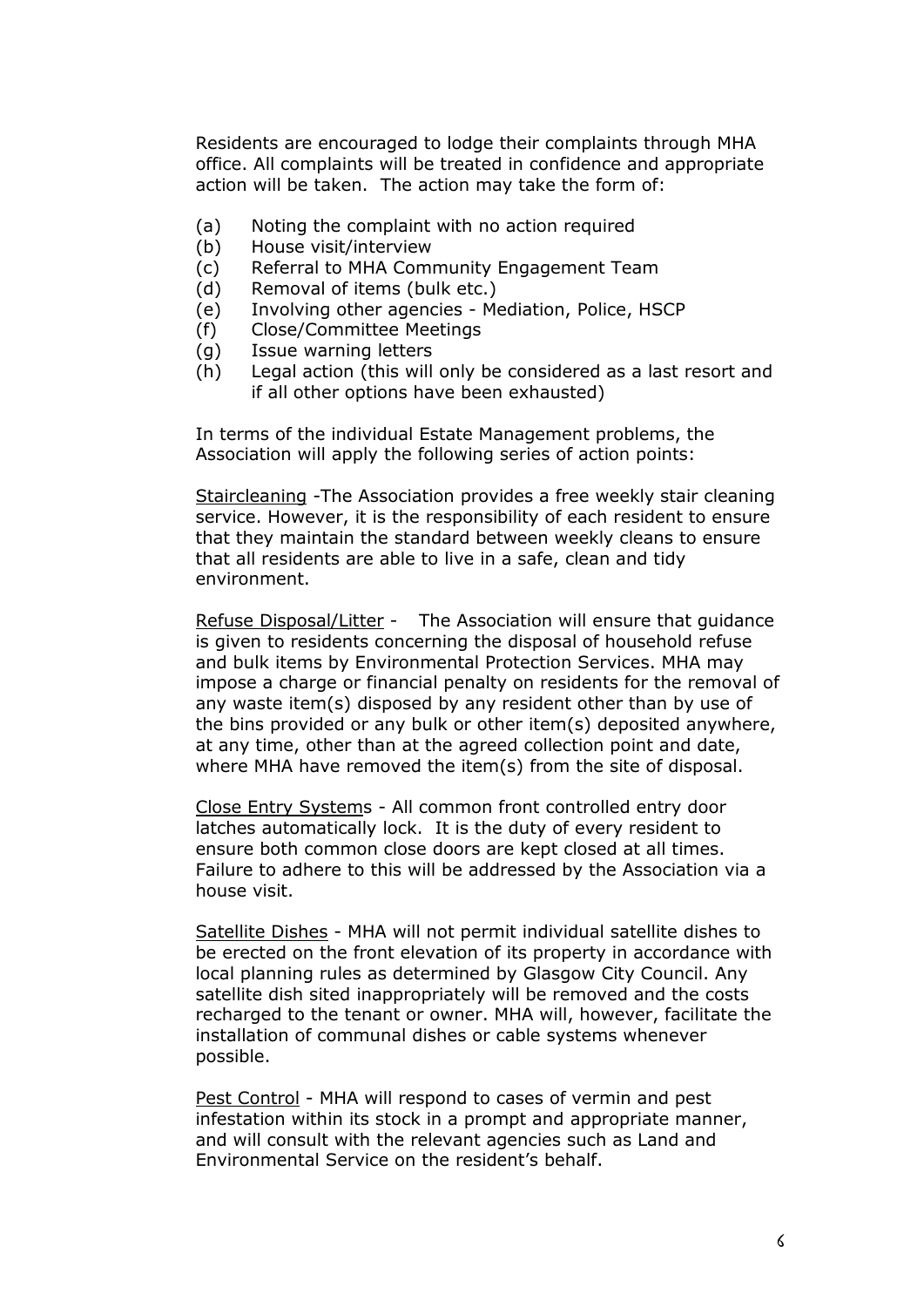Pets - MHA will deal with pet issues where the animal is causing a nuisance either within the house or common property. In relation to dog fouling, all residents are bound by the Local Government Byelaw whereby a fine can be imposed on dog owners who allow their dog to foul in non-specified areas (e.g. pavements or backcourts). In this situation residents should contact CSG or Police Scotland to report the incident. Housing Management staff will, upon request, provide a witness statement for residents to complete in writing, and this would then be passed to CSG to consider enforcement action. This must be done within 7 days of the incident. A fine of £80 can be issued in respect of dog fouling.

Children - The Association will deal with issues relating to children damaging MHA property or causing a disturbance within their own home or the common close by reference to the Dealing with Antisocial Complaints Policy. Where children are a proven source of annoyance to other residents out-with the above (e.g. playing football in the street and causing damage to cars or property), residents should contact Police Scotland to lodge a complaint. MHA will then liaise with the police should further action be required, in accordance with the Dealing with Antisocial Complaints Policy.

Security - The Association will liaise with the appropriate agencies to ensure that street and communal lighting is maintained and in good working order. Where a tenant has absconded appropriate action will be taken to repossess the house. Any furniture will be removed and the property will be made secure.

Houses in Multiple Occupancy (HMO) - Where MHA suspects that a property is being used as a House in Multiple Occupancy (HMO), initial enquiries will be made to gather evidence. Thereafter, a referral shall be made to the HMO Unit within GCC in order that they investigate appropriately.

Neighbour Disputes - In non-serious neighbour disputes, the Association will normally encourage both residents to try and resolve the problem themselves without the formal involvement of the Association.

Advice on mediation is also available from the Association.

In more serious cases of neighbour disputes, reference should be made to the Association's Dealing with Antisocial Complaints Policy.

Noise Levels - Infrequent complaints in relation to noise levels will be dealt with by MHA Residents should report excess noise levels directly to CSG Noise Enforcement Team on 0800 027 3901 (24 hour helpline, Officers work between the hours of 5pm and 3.30am) and/or Police Scotland on 101 in order that MHA can request a report of the incident. In the case of persistent excessive and nuisance noise levels, this will be dealt with under the Dealing with Antisocial Complaints Policy.